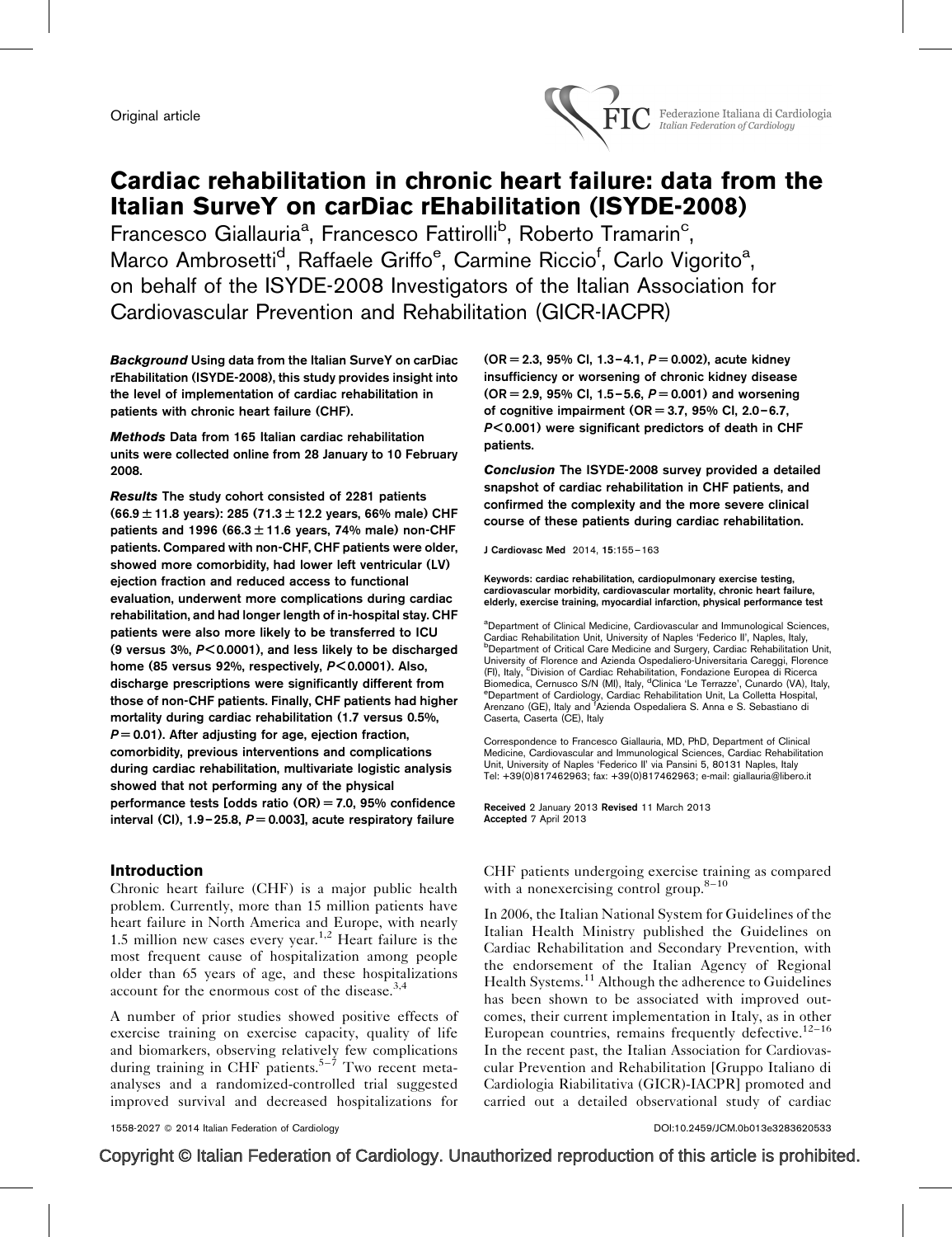rehabilitation programs available in Italy.<sup>[17](#page-8-0)</sup> The broad participation of cardiac rehabilitation centers throughout Italy and the dimension of surveyed population proved to represent the real, pragmatic rehabilitation world and to describe the clinical profile of patients referred to cardiac rehabilitation programs.

As a considerable part of this study cohort consisted of CHF patients, the present survey aimed at providing an insight into the clinical characteristics and course of a CHF population in the real world of cardiac rehabilitation in Italy.

## **Methods**

#### Study design

The multicenter, prospective observational study design of the Italian SurveY on carDiac rEhabilitation (ISYDE-2008) has been described in detail else-where.<sup>[14,17](#page-8-0)</sup> In summary, the primary purpose of the ISYDE-2008 study was to take a snapshot of the current organization, settings and provision of cardiac rehabilitation in Italy and to describe the patient population referred to cardiac rehabilitation, giving a comprehensive and detailed description of clinical characteristics, risk profile, diagnostic procedures, exercise and educational program, discharge modalities, treatment at discharge and follow-up schedules. The enrollment period lasted from 28 January to 10 February 2008. Data were collected on a web-based Case Report Form, which collected data on clinical characteristics, diagnostic procedures, exercise and educational programs, treatment and follow-up plans of all the consecutive patients discharged from cardiac rehabilitation programs in the 2-week study period. The present study focuses on patients entering cardiac rehabilitation with an admitting diagnosis of CHF. Cognitive function was evaluated by Mini-Mental State Evaluation  $(MMSE)$ ,<sup>[18](#page-8-0)</sup> and cognitive impairment was assigned when corrected MMSE value was less than 21.

#### Participating centers

The survey was designed to be carried out in all Italian residential or outpatient cardiac rehabilitation centers. Centers were invited to participate in the survey on a purely voluntary basis by the executive board of the study and by the regional GICR-IACPR coordinator, who was responsible for interfacing with the investigators in each of the participating centers and overlooked the implementation of the survey protocol. On the basis of information collected from previous surveys and registries and through an active search of National Health System authorized facilities carried out at regional level, 208 facilities were identified as potential providers of cardiac rehabilitation programs and were invited to participate in the study. However, 18 centers were found to be inactive or still in a preoperational phase at the time of the study, whereas 25 (13% of the remaining 190) were unwilling or unable to participate. Thus, data collected in the study refer to 165 cardiac rehabilitation units (87% of all invited facilities). These cardiac rehabilitation units, representative of national cardiac rehabilitation organization, were subdivided into 103 (62.4%) residential units, 18 (10.9%) facilities with day-hospital care, and 33 (20%) facilities with outpatient cardiac rehabilitation [information not available in 11 cardiac rehabilitation units (6.7%)]. The complete list of ISYDE-2008 investigators and participating centers is reported in the Acknowledgements.

#### Role of the funding source

No funding sources had any role in the study design, conduction, data collection, analysis, data interpretation or writing of this report. The GICR-IACPR coordinated the study, managed the data and undertook all analyses. All members of the scientific board and writing committees had full access to the database and assumed final responsibility for the results submitted for publication.

#### Statistical analysis

The main analysis was performed subdividing the study cohort into two groups, according to the diagnosis of CHF. Data are expressed as means  $\pm$  SD or proportions. Comparisons between groups were performed by unpaired t test,  $\chi^2$  or Fisher exact test as required. Correlations between variables were assessed with Pearson's correlation coefficient. Predictors of death were evaluated with multivariate logistic regression analysis. All analyses were performed using SAS (Version 9.1, SAS Institute Inc., Cary, North Carolina, USA) with significance set at  $P < 0.05$ .

## Results

The entire ISYDE study cohort consisted of 2281 patients  $(66.9 \pm 11.8 \text{ years})$ : 285 CHF patients (age  $71.3 \pm 12.2$  years, 66% male) and 1996 non-CHF patients (age  $66.3 \pm 11.6$  years, 74% male). Table 1 summarizes the demographic and risk profile characteristics of the study population. Patients were subdivided in a low, medium or high-risk score according to the number of cardiovascular risk factors present. CHF patients showed a significantly higher cardiovascular risk factor score (including smoking, history, hypertension, dyslipidemia, obesity, diabetes, sedentary lifestyle and early menopause) compared with non-CHF patients ( $P = 0.04$ ).

| Table 1 |                            |  | Demographic and risk profile characteristics of the study |  |
|---------|----------------------------|--|-----------------------------------------------------------|--|
|         | population ( <i>n</i> , %) |  |                                                           |  |

|                                          | CHF $(n = 285)$ | Non-CHF $(n = 1996)$ | P          |
|------------------------------------------|-----------------|----------------------|------------|
| Age (years) (mean $\pm$ SD)              | $71.3 + 12.2$   | $66.3 + 11.6$        | $<$ 0.0001 |
| Sex (Male)                               | 189 (66.3)      | 1488 (74.5)          | 0.003      |
| Cardiovascular risk factors <sup>a</sup> |                 |                      |            |
| $0-2$ (low)                              | 107 (37.6)      | 804 (40.3)           | 0.04       |
| 3-5 (medium)                             | 140 (49.1)      | 1019 (51.0)          |            |
| $>5$ (high)                              | 38 (13.3)       | 173 (8.7)            |            |

CHF, chronic heart failure. <sup>a</sup> Smoking, family history of early coronary heart disease, high blood pressure, hypercholesterolemia, BMI more than 27 kg/m<sup>2</sup>, diabetes, sedentary lifestyle, early menopause.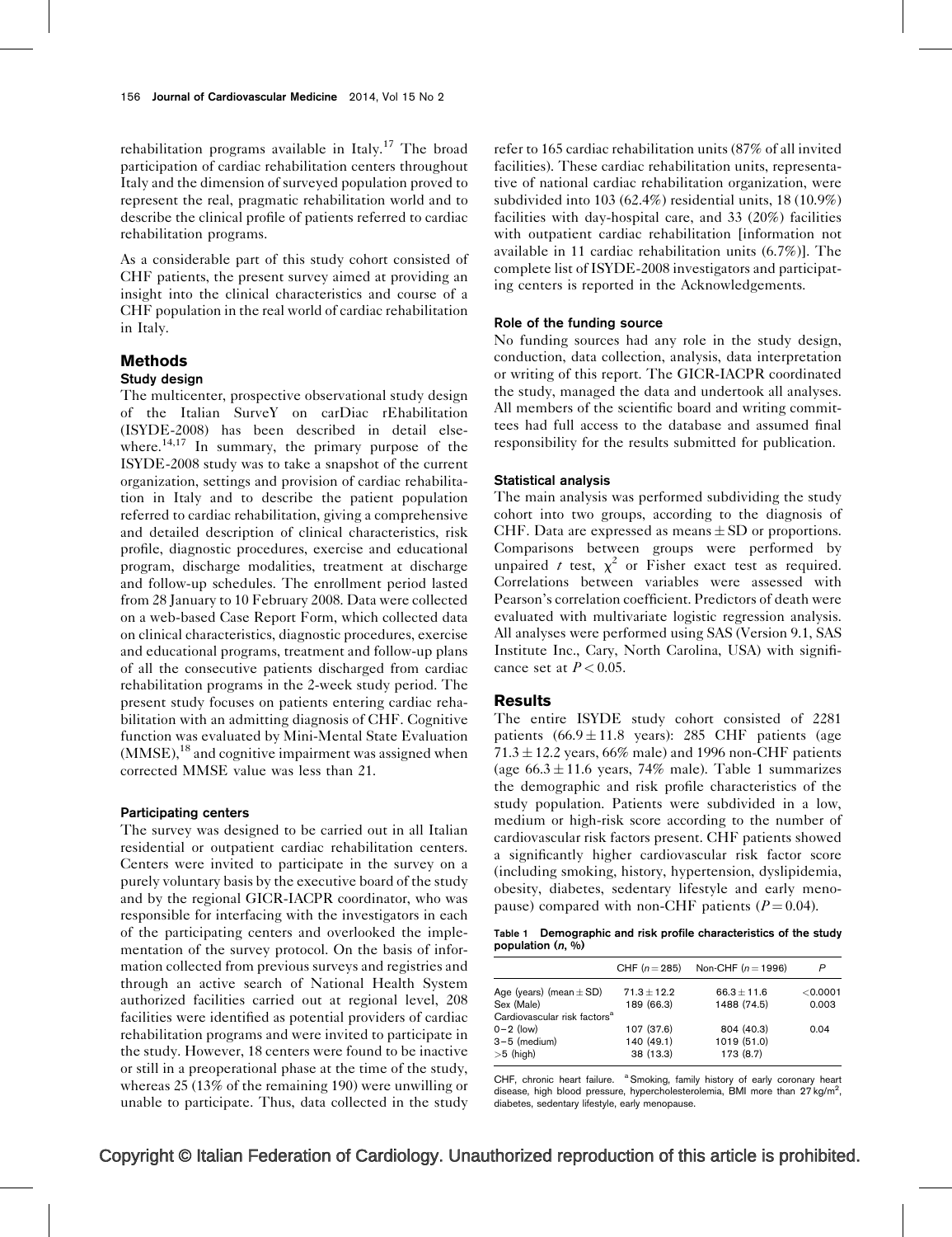|  | Table 2 Comorbidity in patients admitted to cardiac rehabilitation program $(n, \%)$ |  |  |  |  |  |  |  |
|--|--------------------------------------------------------------------------------------|--|--|--|--|--|--|--|
|--|--------------------------------------------------------------------------------------|--|--|--|--|--|--|--|

|                                                         | CHF $(n = 285)$ | Non-CHF $(n=1996)$ | P        |
|---------------------------------------------------------|-----------------|--------------------|----------|
| Previous myocardial infarction                          | 93 (32.6)       | 410 (20.5)         | < 0.0001 |
| Previous percutaneous transluminal coronary angioplasty | 44 (15.4)       | 181(9.1)           | 0.0007   |
| Previous cardiac surgery                                | 81 (28.4)       | 169 (8.5)          | < 0.0001 |
| Carotid arteries atherosclerosis <sup>a</sup>           | 24(8.4)         | 136 (6.8)          | 0.32     |
| Symptomatic peripheral artery disease <sup>b</sup>      | 31(10.9)        | 120(6.0)           | 0.002    |
| Chronic obstructive pulmonary disease                   | 40 (14.0)       | 72(3.6)            | < 0.0001 |
| Chronic kidney disease <sup>c</sup>                     | 69 (24.2)       | 131(6.6)           | < 0.0001 |
| Stroke                                                  | 15(5.3)         | 68 (3.4)           | 0.11     |
| Cognitive impairment                                    | 15(5.3)         | 49(2.4)            | 0.007    |
| Gastroesophageal disease                                | 15(5.3)         | 103(5.2)           | 0.94     |
| <b>Diabetes</b>                                         | 94 (33.0)       | 381 (19.1)         | < 0.0001 |
| Cancer                                                  | 20(7.0)         | 63 (3.2)           | 0.001    |
| Orthopedic/joints/immune-related disease                | 46 (16.1)       | 161(8.1)           | < 0.0001 |

CHF, chronic heart failure. <sup>a</sup> Stenosis more than 70% or previous revascularization. <sup>b</sup> Fontaine stage more than 1 or previous revascularization. Creatinine at least 1.5 mg/dl.

Compared with non-CHF, CHF patients showed a greater frequency of comorbidities such as previous acute myocardial infarction (AMI), percutaneous coronary intervention (PCI), cardiac surgery, peripheral artery disease (PAD), chronic obstructive pulmonary disease (COPD), cognitive impairment, cancer and orthopedic/ joints/immune-related diseases (Table 2).

During cardiac rehabilitation programs, a higher percentage of CHF patients developed complications such as severe ventricular arrhythmias and acute kidney disease or worsening of chronic kidney disease (CKD), and required inotropic support or respiratory assistance: these were also the more frequent complications during the cardiac rehabilitation program, apart from anemia and atrial fibrillation, which, however, were equally observed in CHF and non-CHF patients (Table 3).

Differences between CHF and non-CHF patients were also detected in the access to diagnostic procedures and interventions during cardiac rehabilitation. Compared with non-CHF, CHF patients more likely underwent diagnostic procedures such as 6-minute walking test

(6MWT) and cardiopulmonary stress testing on admission or at discharge [\(Table 4\)](#page-3-0). However, as many as 75 CHF patients (26%) received no physical performance test (6MWT, exercise stress testing or cardiopulmonary exercise testing); this proportion was significantly greater than in non-CHF patients  $(20\%, P < 0.0001)$ . Compared with non-CHF not performing any physical performance testing (20% of the non-CHF cohort), CHF patients not performing any physical performance testing (26% of the CHF cohort) showed a higher percentage of coexisting comorbidities such as previous AMI (32 versus 17%,  $P = 0.002$ ), PAD (15 versus 6%,  $P = 0.004$ ), COPD  $(24 \text{ versus } 14\%, P = 0.03), \text{ CKD}$  (33 versus 13%,  $P < 0.0001$ ), cancer (11 versus 3%,  $P = 0.003$ ), and orthopedic disease (24 versus 14%,  $P = 0.03$ ), or previous interventions such as cardiac surgery (24 versus 9%,  $P = 0.0001$  or PCI (14 versus 5%,  $P = 0.003$ ), respectively; these patients also showed a higher percentage of complications during the cardiac rehabilitation program such as severe ventricular arrhythmias (11 versus 1%,  $P < 0.0001$  and kidney failure (17 versus 5%,  $P = 0.0002$ ). Finally, not undergoing any physical performance test

|  | Table 3 Complications during cardiac rehabilitation programs $(n, \%)$ |  |  |  |  |  |  |
|--|------------------------------------------------------------------------|--|--|--|--|--|--|
|--|------------------------------------------------------------------------|--|--|--|--|--|--|

|                                                                   | CHF $(n = 285)$ | Non-CHF $(n = 1996)$ | P        |
|-------------------------------------------------------------------|-----------------|----------------------|----------|
| Atrial fibrillation                                               | 29 (10.2)       | 173 (8.7)            | 0.40     |
| Severe ventricular arrhythmias <sup>a</sup>                       | 16(5.6)         | 27(1.3)              | < 0.0001 |
| Definitive pacemaker implantation                                 | 5(1.7)          | 8(0.4)               | 0.004    |
| Acute myocardial infarction                                       | 1(0.3)          | 9(0.4)               | 0.81     |
| Cerebrovascular events <sup>b</sup>                               | 3(1.0)          | 12(0.6)              | 0.37     |
| Worsening of cognitive impairment                                 | 7(2.5)          | 36(1.8)              | 0.44     |
| Anemia <sup>c</sup>                                               | 16(5.6)         | 145 (7.3)            | 0.31     |
| Acute renal failure or worsening of CKD <sup>d</sup>              | 25(8.8)         | 46(2.3)              | < 0.0001 |
| Sternal revision                                                  | 0(0)            | 7(0.4)               | 0.25     |
| Massive pleural effusion needing thoracentesis                    | 3(1)            | 29(1.5)              | 0.59     |
| Inotropic support/mechanical assistance                           | 14(4.9)         | 9(0.4)               | < 0.0001 |
| Acute respiratory insufficiency requiring assistance <sup>e</sup> | 13(4.6)         | 28(1.4)              | 0.0002   |
| Systemic infections                                               | 7(2.5)          | 60 (3.0)             | 0.61     |
| <b>Blood transfusions</b>                                         | 21(1.2)         | 10(1.8)              | 0.34     |
| Death                                                             | 5(1.7)          | 10(0.5)              | 0.01     |

CHF, chronic heart failure; CKD, chronic kidney disease. <sup>a</sup> More than 30 s or symptomatic ventricular tachycardia. <sup>b</sup> Stroke, Transient Ischemic Attack. <sup>c</sup> Hb 10 g/dl or less, or at least 3 g/dl reduction with respect to the preindex event value. <sup>d</sup> Creatinine at least 2.5 mg/dl when preindex event value less than 1 mg/dl or creatinine increase at least 1 mg/dl in patients with previous chronic kidney disease. <sup>e</sup> including oxygen therapy, mechanical ventilation, continuous positive airway pressure (cPAP), Bilevel Positive Airway Pressure (biPAP) more than 96 h.

# Copyright © Italian Federation of Cardiology. Unauthorized reproduction of this article is prohibited.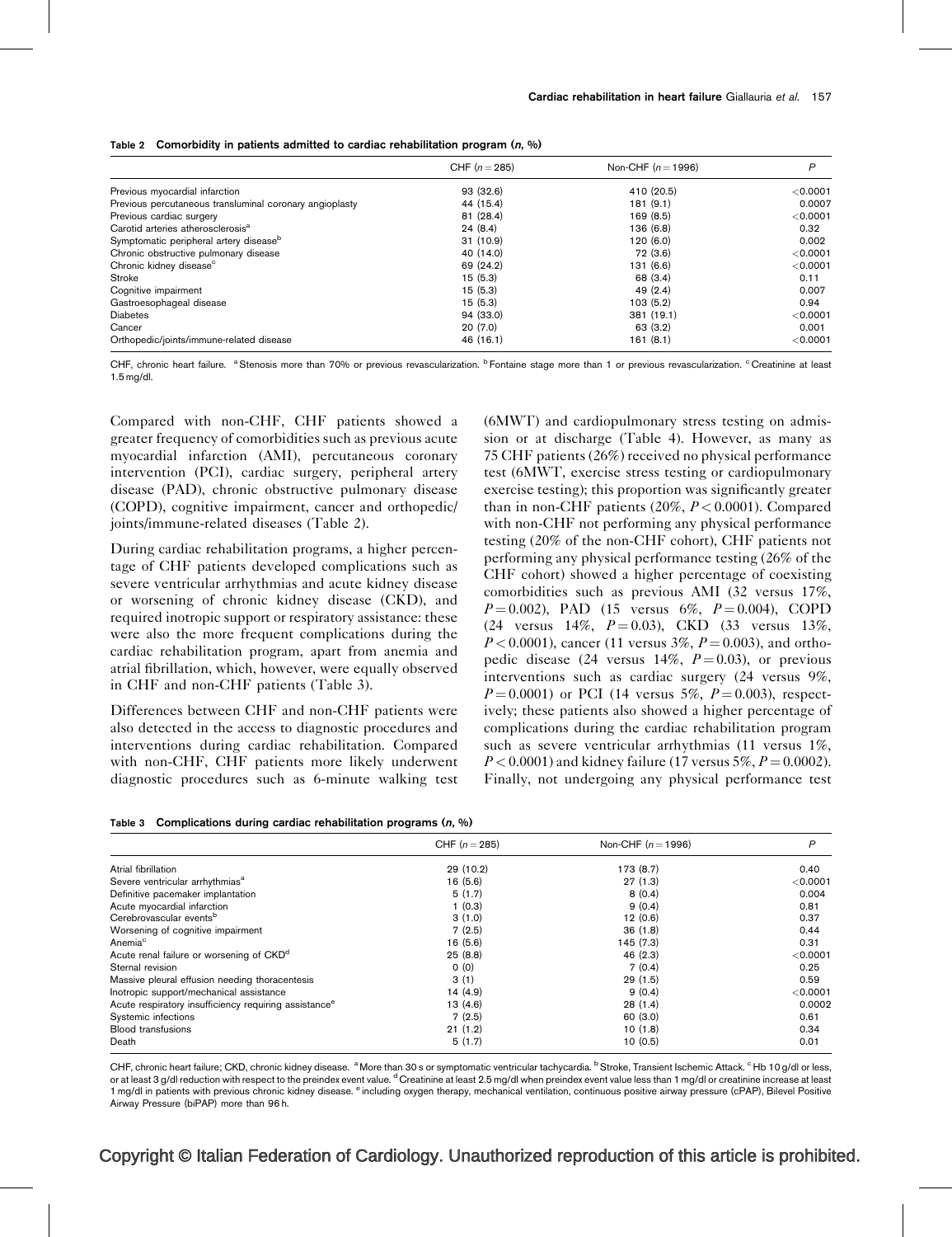<span id="page-3-0"></span>

|  |  |  |  | Table 4 Diagnostic and therapeutic procedures during cardiac rehabilitation programs $(n, \, \%)$ |  |  |
|--|--|--|--|---------------------------------------------------------------------------------------------------|--|--|
|--|--|--|--|---------------------------------------------------------------------------------------------------|--|--|

|                                                      | CHF $(n = 285)$ | Non-CHF $(n = 1996)$ | P        |
|------------------------------------------------------|-----------------|----------------------|----------|
| 6-Minute walking test on admission                   | 145(51)         | 838 (42)             | 0.005    |
| 6-Minute walking test at discharge                   | 147 (51.6)      | 800 (40.1)           | 0.002    |
| Exercise stress testing on admission                 | 7(2.5)          | 439 (22)             | < 0.0001 |
| Exercise stress testing at discharge                 | 19 (6.7)        | 686 (34.4)           | < 0.0001 |
| Cardiopulmonary exercise stress testing on admission | 26(9.1)         | 96(4.8)              | 0.002    |
| Cardiopulmonary exercise stress testing at discharge | 56 (19.6)       | 101(5.1)             | < 0.0001 |
| No physical performance test at all                  | 75 (26)         | 413 (20)             | < 0.0001 |
| Echocardiography                                     | 272 (95)        | 1824 (91)            | < 0.0001 |
| Holter Electrocardiogram                             | 146 (51.2)      | 774 (38.8)           | < 0.0001 |
| Venous infusions                                     | 68 (23.9)       | 171 (8.6)            | < 0.0001 |
| Geriatric multidimensional evaluation                | 96 (33.7)       | 358 (17.9)           | < 0.0001 |
| Computed tomography                                  | 13(4.6)         | 76 (3.8)             | 0.54     |
| <b>Ultrasounds</b>                                   | 50 (17.5)       | 324 (16.2)           | 0.57     |
| Group exercise sessions                              | 198 (69.5)      | 1597 (80.0)          | < 0.0001 |
| Individual exercise sessions                         | 109 (38.2)      | 478 (23.9)           | < 0.0001 |

CHE, chronic heart failure.

was a significant predictor of death during cardiac rehabilitation in CHF patients [odds ratio (OR) 7.0, 95% confidence interval (CI),  $1.9-25.8$ ,  $P = 0.003$ ].

Echocardiography showed a lower percentage of CHF patients with preserved left ventricular ejection fraction  $(LVEF > 50\%)$ , compared with non-CHF patients (23 versus 73%,  $P < 0.0001$ , respectively); and a higher percentage of moderate  $(LVEF = 30-49\%, 47$  versus 24%,  $P < 0.0001$ , respectively) and severe (LVEF  $< 30\%$ , 30%, 30 versus  $3\%$ ,  $P < 0.0001$ , respectively) LV systolic dysfunction.

Compared with non-CHF, CHF patients were more frequently discharged on angiotensin-converting enzyme inhibitors (ACE-I) or angiotensin II receptor blockers (ARB), nitrates, diuretics, oral anticoagulant therapy, digitalis, amiodarone, insulin and heparin, and less frequently on statin and aspirin (Table 5). No significant changes were observed in  $\beta$ -blocker prescription (Table 5).

CHF patients had a significantly longer hospital length of stay (20  $\pm$  13 versus 18  $\pm$  10 days, P = 0.003), less daily access to hospital daycare  $(13 \pm 11)$  versus  $16 \pm 9$  days,  $P = 0.04$ , were less likely to be discharged home (85 versus 92%,  $P < 0.0001$ ), and rather more likely transferred to ICU (9 versus  $3\%$ ,  $P < 0.0001$ ) compared with non-CHF patients, respectively.

CHF patients had a higher death rate during cardiac rehabilitation programs (1.7 versus 0.5%,  $P = 0.01$ ). After adjusting for age, ejection fraction, preexisting comorbidities or previous interventions (AMI, PCI, cardiac surgery, carotid artery critical lesions, PAD, COPD, CKD, stroke, cognitive impairment), complications during the cardiac rehabilitation program (atrial fibrillation, severe ventricular arrhythmias, acute respiratory insufficiency and acute renal failure or worsening of CKD) and not performing any physical performance testing (6MWT, exercise stress testing or cardiopulmonary exercise testing), multivariate logistic analysis showed that acute respiratory insufficiency (OR 2.3, 95% CI, 1.3–4.1,  $P = 0.002$ ), acute kidney insufficiency or worsening of CKD (OR 2.9, 95% CI, 1.5–5.6,  $P = 0.001$ ), worsening of cognitive impairment (OR 3.7, 95% CI, 2.0-6.7, P < 0.001), severe ventricular

Table 5 Drug therapy at hospital discharge after cardiac rehabilitation programs

|                                          | CHF $(n = 285)$ | Non-CHF $(n = 1996)$ | P          |
|------------------------------------------|-----------------|----------------------|------------|
| Angiotensin-converting enzyme inhibitors | 180 (63.2)      | 1077 (54.0)          | 0.003      |
| Angiotensin II receptor blockers         | 68 (23.9)       | 319(16.0)            | 0.001      |
| <b>B-Blockers</b>                        | 190 (66.7)      | 1376 (68.9)          | 0.44       |
| Nitrates                                 | 90(31.6)        | 350 (17.5)           | < 0.0001   |
| <b>Diuretics</b>                         | 249 (87.4)      | 919 (46.0)           | < 0.0001   |
| <b>Statins</b>                           | 155 (54.4)      | 1355 (67.9)          | < 0.0001   |
| <b>Fibrates</b>                          | 2(0.7)          | 6(0.3)               | 0.28       |
| Omega-3 fatty acids                      | 56 (19.6)       | 322 (16.2)           | 0.13       |
| Oral anticoagulant therapy               | 97 (34)         | 507 (25.4)           | 0.002      |
| Aspirin                                  | 136 (47.7)      | 1372 (68.7)          | < 0.0001   |
| Digitalis                                | 58 (20.3)       | 66 (3.3)             | < 0.0001   |
| Amiodarone                               | 58 (20.3)       | 74 (3.7)             | < 0.0001   |
| Calcium channel blockers                 | 45 (15.8)       | 391 (19.6)           | 0.13       |
| Insulin                                  | 50 (17.5)       | 161(8.1)             | $<$ 0.0001 |
| Oral hypoglycemic drugs                  | 49 (17.2)       | 304(15.2)            | 0.39       |
| Antidepressant                           | 22(7.7)         | 119 (6.0)            | 0.25       |
| Antiarrhythmics                          | 6(2.1)          | 35(1.7)              | 0.67       |
| Heparin                                  | 15(5.2)         | 39(2.0)              | 0.0006     |

CHF, chronic heart failure.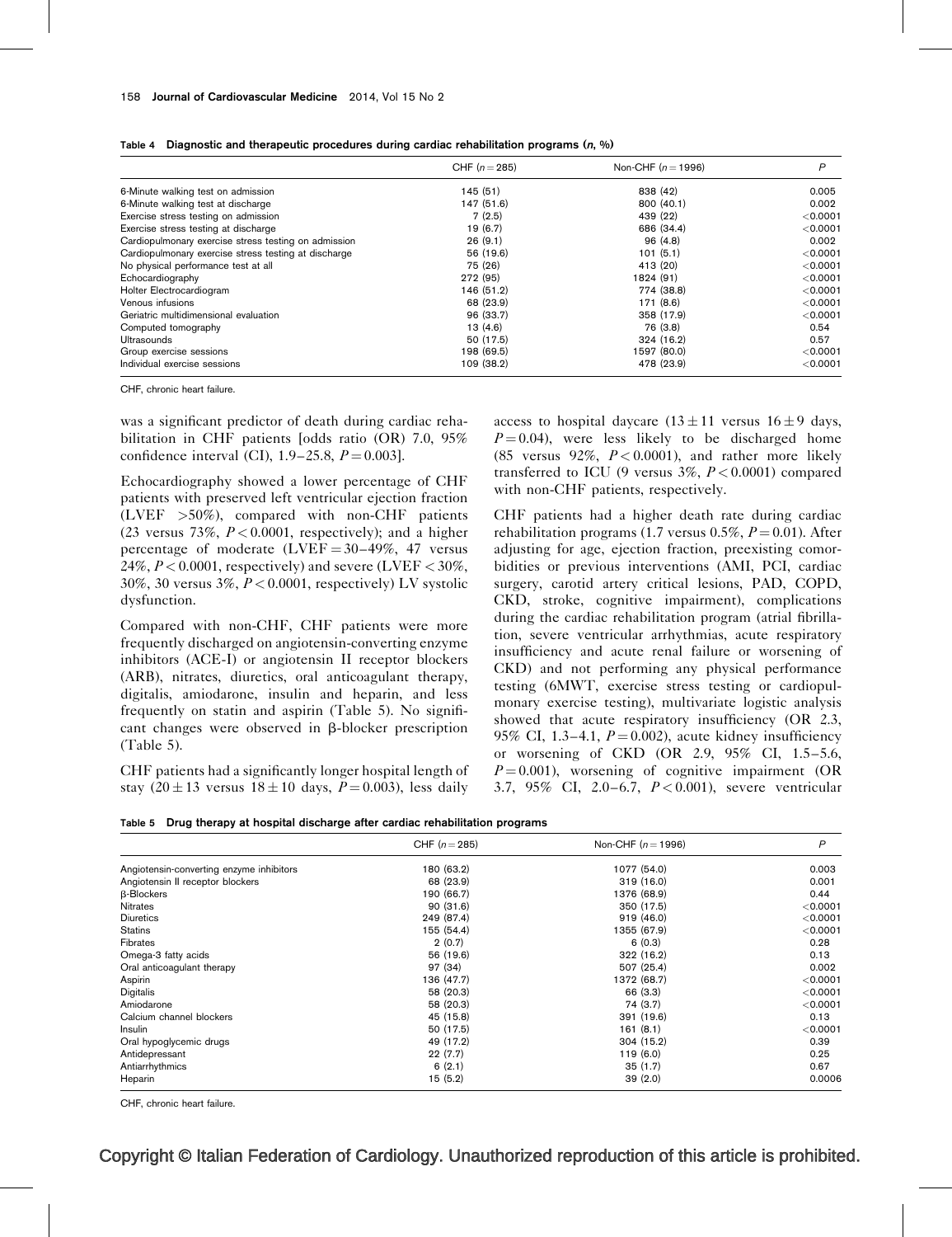arrhythmias (OR 9.8, 95% CI, 2.0–48.6,  $P = 0.005$ ), and not performing any of the physical performance tests (OR 7.0, 95% CI, 1.9–25.8,  $P = 0.003$ ) were significant predictors of death in CHF patients.

## **Discussion**

The present study, by deriving data from the 2008 ISYDE survey, is the first to explore in such depth the characteristics of the 'real world' CHF patients admitted to cardiac rehabilitation programs in Italy.

Although exercise-based cardiac rehabilitation is recognized as an essential component in the contemporary management of patients with CHF, including the elderly, admission to cardiac rehabilitation and secondary prevention programs of patients with CHF is far from optimal. $1^{14-16}$  The present survey revealed that only 12.5% of patients admitted to cardiac rehabilitation had a diagnosis of CHF. These patients were older, more frequently men and with more severe comorbidities, thus, closely reflecting the real world of patients with CHF presenting in the acute ward. As expected, we found higher mean age in CHF patients (127 out of 285 CHF patients were  $\geq$ 75 years old), as the increased severity and complexity of cardiac disease in older patients, associated with higher frequency of comorbidities (particularly COPD and renal insufficiency) may easily lead to CHF and precipitate an acute episode of heart failure.<sup>[19](#page-8-0)</sup> In line with previous findings,<sup>[20](#page-8-0)</sup> this survey confirmed in CHF patients the large burden of comorbidities (previous coronary event and revascularizations, CKD, COPD, diabetes, cancer and orthopedic diseases) explaining the higher frequency of complications occurring during cardiac rehabilitation in this patient population.

In particular, CHF patients participating to cardiac rehabilitation programs had a higher prevalence of COPD compared with non-CHF patients (14 versus 3.6%,  $P < 0.0001$ ). Concomitant COPD has an important impact on mortality and hospitalization rates as well as on quality of life in patients with CHF.<sup>21</sup> Multiple common mechanisms may explain this negative prognostic association, such as exercise-induced increase in functional residual capacity, $22$  COPD induced hemoglobin desaturation hypocapnia or further worsening of right-ventricular function, $^{23}$  $^{23}$  $^{23}$  or activation of inflammatory mechanisms.<sup>24</sup>

In fact, in the present survey, COPD strongly increases the burden of care in patients with heart failure: the association of COPD with CHF was likely responsible for the higher frequency of respiratory assistance in CHF (4.6 versus 1.4%,  $P = 0.0002$ ); and, in addition, acute respiratory insufficiency was a significant predictor of death in CHF patients during cardiac rehabilitation (OR 2.3, 95% CI, 1.3–4.1,  $P = 0.002$ ).

This survey also highlighted the higher prevalence of diabetes in CHF patients participating in cardiac

rehabilitation programs, compared with non-CHF patients (33 versus 19%,  $P < 0.0001$ , respectively). Diabetes mellitus is indeed a well-known risk factor for heart failure. Even after adjustment for concomitant risk factors, diabetic patients have an almost two-fold increased risk of heart failure.[25](#page-8-0) Previous data showed that the prevalence of concomitant diabetes mellitus in patients with heart failure varies from 19 to  $31\%$ <sup>[26](#page-8-0)</sup> The strong association between diabetes mellitus and heart failure is partly explained by the high prevalence of ischemic heart disease, hypertension and obesity in diabetic patients. The associated increase in advanced glycosylation end products, endothelial dysfunction, increased circulating free fatty acids, a preferential shift in myocardial metabolism toward less efficient fatty acid oxidation, and a proinflammatory state may all contribute to the development of myocardial dysfunction, reduced exercise toler-ance and heart failure.<sup>[27](#page-8-0)</sup>

Compared with the non-CHF cohort, CHF patients also showed a higher prevalence of CKD (24.2 versus 6.6%,  $P < 0.0001$ ), and acute kidney failure or worsening of CKD was a significant predictor of death in CHF patients during cardiac rehabilitation programs (OR 2.9, 95% CI, 1.5–5.6,  $P = 0.001$ ). Renal dysfunction is a common feature in CHF patients and the definition of 'cardiorenal syndrome' is used to describe the concomitant presence of renal and cardiac dysfunction.<sup>[28](#page-8-0)</sup> Renal dysfunction and heart failure share some comorbidity such as hypertension, diabetes and CAD, which confer a significantly increased risk of developing both conditions. They also share common pathophysiological mechanisms, including neurohormonal and inflammatory activation; in addition, several drugs frequently used in CHF patients, such as diuretics, ACE-I or ARBs might impair kidney function in CHF patients and lead to acute renal function deterioration.<sup>[29](#page-8-0)</sup> Therefore, these observations suggest the need to monitor renal function closely in patients with CHD during the cardiac rehabilitation protocol.

The present survey showed that the diagnosis of cognitive impairment was significantly more frequent in CHF patients as compared to the non-CHF cohort, a likely consequence of the more advanced age of our CHF population. Cognitive dysfunction and heart failure are commonly associated conditions in the elderly.<sup>[30,31](#page-8-0)</sup> On the contrary, previous studies showed that the risk of cognitive impairment is increased in CHF patients, as compared to the general population, independently of age of the patient.<sup>30,31</sup> Potential underlying mechanisms for cognitive dysfunction in heart failure may involve low cardiac output status with consequent cerebral hypoperfusion as well an intrinsic increased risk of cerebro-vascular ischemic events.<sup>[30,31](#page-8-0)</sup> Therefore, these findings suggest that an initial evaluation of cognitive performance should be implemented in CHF patients admitted to cardiac rehabilitation. Of note, worsening of cognitive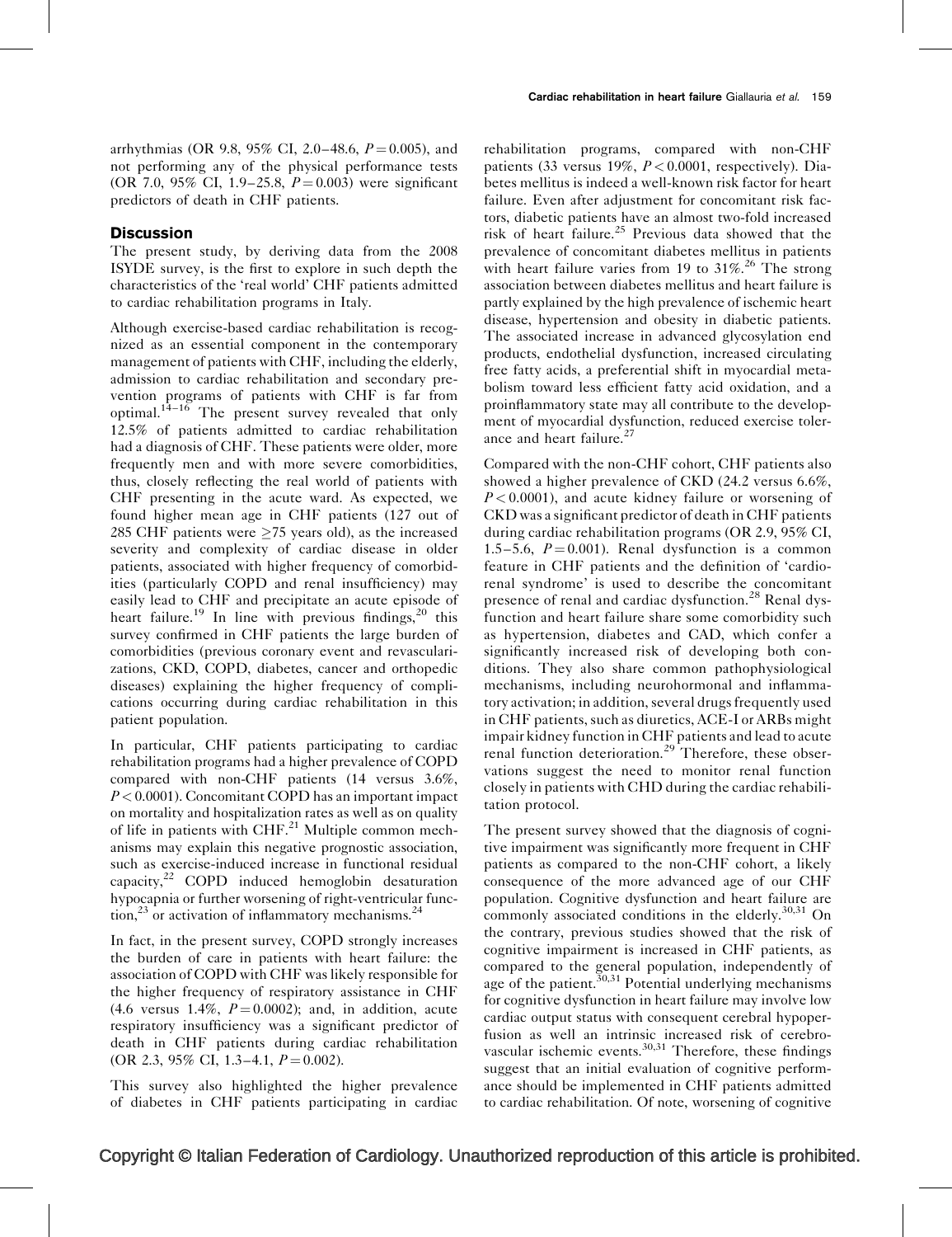impairment was a significant predictor of death in the CHF cohort.

Compared with the non-CHF cohort, functional evaluation tests such as 6MWT and cardiopulmonary exercise stress test were more frequently performed in CHF patients, the former as a submaximal test in patients not capable of exercising on a cycle or treadmill, the second in a small proportion of less functionally compromised patients. However, compared with non-CHF, a larger proportion of CHF patients did not perform cycle or treadmill exercise stress test or any type of physical performance test at all  $(26 \text{ versus } 20\%, P < 0.0001)$ . Interestingly, not performing any physical performance testing was a significant predictor of death in CHF patients (OR 7.0, 95% CI, 1.9–25.8,  $P = 0.003$ ). These findings might reflect a more compromised cardiovascular status preventing CHF patients from performing exercise stress testing, or might be due to the more frequent comorbidities with relative contraindication to exercise (COPD, orthopedic-joints disease etc.).

The present survey also revealed interesting differences in prescription of drugs at discharge. CHF patients were discharged from Cardiac Rehabilitation Units with fewer indications to statins, compared with the non-CHF cohort, thus, confirming the difficulties of adopting in the real clinical world and in CHF patients the recommendations of international guidelines regarding second-ary prevention.<sup>[15](#page-8-0)</sup> As expected, CHF patients received at discharge more frequent prescriptions of ACE-I, ARBs, digitalis and nitrates. Amiodarone and insulin were more prescribed for supraventricular or ventricular arrhythmias and diabetes, respectively. The low aspirin prescription was, at least in part, a reflection of the increased combined prescription of oral anticoagulants and heparin.

Finally, mortality during the performance of cardiac rehabilitation program was higher in CHF patients compared wit the non-CHF cohort (1.7 versus 0.5%,  $P = 0.01$ ), reflecting the higher clinical risk profile of these patients. Unfortunately, we do not have a control group of patients with CHF not entering in cardiac rehabilitation to adequately evaluate the significance of this finding. However, the mortality in the first months following hospital discharge of CHF patients not enrolled in cardiac rehabilitation protocols is likely to be even higher than that observed in our study. $32$ 

#### Study limitations

The number of patients with CHF reported in the present survey is very small (about 12% of the overall population). This makes the study underpowered for a deepened interpretation. This probably depends on the very small time of the enrollment period (only 2 weeks). The combination of data from cardiac rehabilitation centers offering very different cardiac rehabilitation regimens (e.g. residential versus outpatients) is another confounder. The observational nature of the study cannot rule out that the more severely compromised patients with CHF were not addressed to cardiac rehabilitation, and therefore those described in our study may represent a selected, more relatively healthy minority. However, this survey successfully highlighted crucial differences in the clinical characteristics, risk profile, management and short-term outcome in a CHF patient population entering cardiac rehabilitation programs in Italy, compared with non-CHF patients. Another putative limitation of the present study was the lack of reporting some important functional and clinical parameters of possible interest; this was due to the short-term survey characteristics of the study, which collected the essential data in order to characterize the demographic and clinical course of the patients. Finally, according to recent evidence,  $33-35$  the present survey did not collect data regarding modality of exercise training regimen (interval versus continuous) or the dose of exercise (in terms of volume and intensity) which can greatly affect the functional and clinical parameters (together with outcome) of CHF patients.

In conclusion, this survey shows in a large population the characteristics of the clinical risk profile, resource utilization, pharmacologic treatment and course of cardiac rehabilitation programs in CHF patients entering cardiac rehabilitation programs in Italy. Future studies are needed in order to identify the best strategies for expanding referral to cardiac rehabilitation of CHF patients, particularly of those more compromised, and fostering the application of tailored functional evaluation, educational intervention, optimization of pharmacological and nonpharmacological treatment, and adherence to secondary prevention guidelines, with the aim of reducing in-hospital complications and improving functional recovery, long-term mortality, morbidity and quality of life of these high-risk patients.

# Acknowledgements ISYDE-2008 Study Investigators

Scientific Board: R. Tramarin (Cernusco S/N–MI), R. Griffo (Arenzano–GE), C. Riccio (Caserta), R. Carlon (Cittadella - PD), A. Castello (Palermo), M. Ferratini (Milano), C. Schweiger (Milano), C. Chieffo (Napoli), C. Vigorito (Napoli).

Writing Committee: R. Tramarin (Cernusco S/N-MI), C. Vigorito (Napoli); M. Ambrosetti (Cunardo-VA), S. De Feo (Peschiera del Garda-VR), R. Griffo (Arenzano-GE), M. Piepoli (Piacenza), C. Riccio (Caserta).

Executive Committee: M. Ambrosetti (Cunardo – VA), S. De Feo (Peschiera del Garda – VR), T. Diaco (Rivolta d'Adda – CR).

Delegati Regionali del Gruppo Italiano di Cardiologia Riabilitativa e Preventiva: Abruzzo: C. Ciglia (Chieti),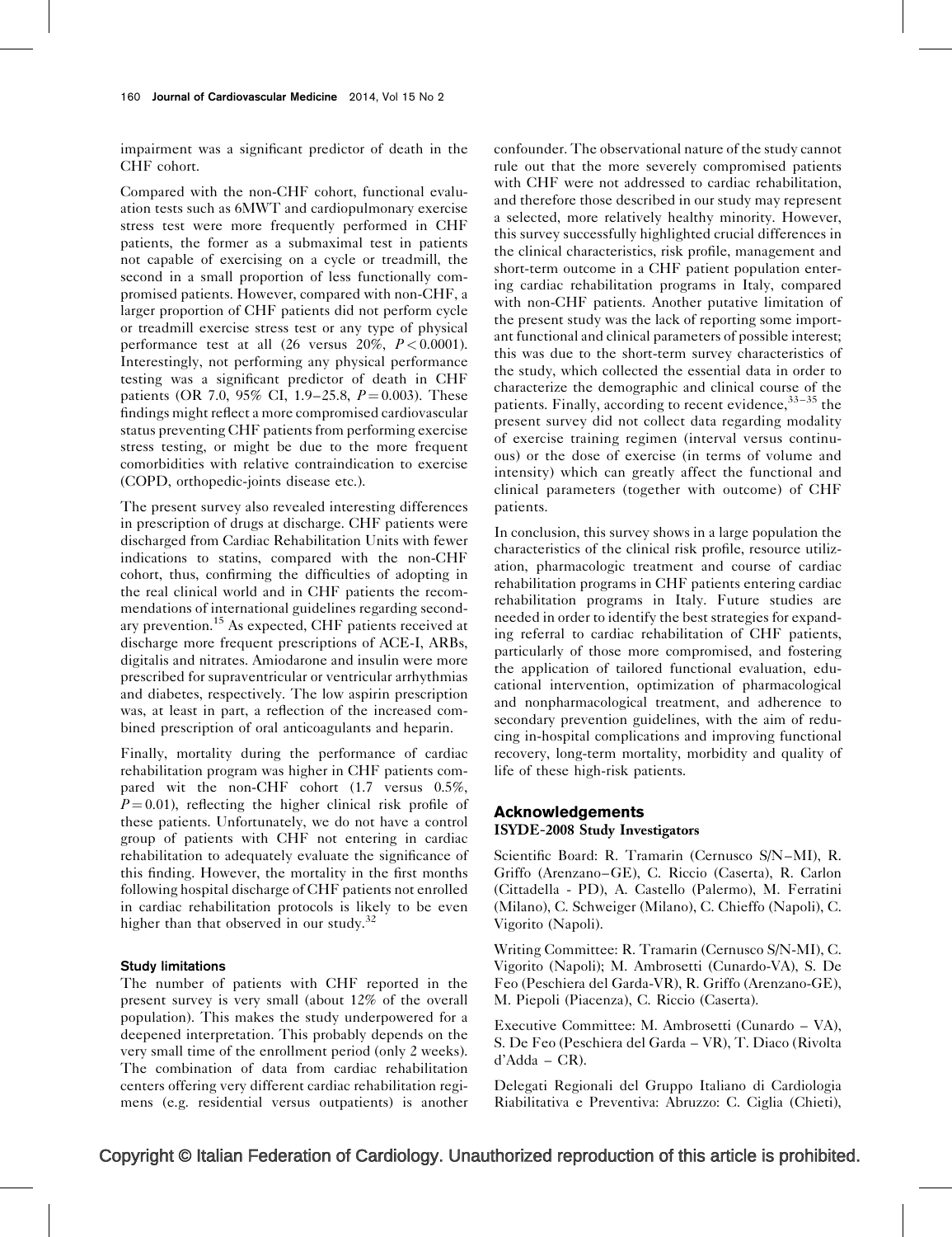Basilicata: A. Lapolla (Policoro - MT), Calabria: F. Pietropaolo (Soriano Calabro – VV), Campania: G. Furgi (Telese Terme – BN), Friuli Venezia Giulia: G. Martin (Sacile – PN), Emilia Romagna: P. Semprini (Rimini), Lazio: A. Avallone (Roma), Liguria: D. Bertoli (Sarzana – SP), Lombardia: T. Diaco (Rivolta d'Adda – CR), Marche: R. Belardinelli (Ancona), Piemonte: F. Soffiantino (Lanzo Torinese – TO), Puglia: D. Scrutinio (Cassano Murge – BA), Sardegna: P. Maxia (Cagliari), Sicilia: R. Coco (Catania), Toscana: C. Giustarini (Volterra – PI), Umbria: P. Anniboletti (Perugia), Veneto: G. Favretto (Motta di Livenza – TV).

Technical Support: P. Vaghi (Saronno), P. Calisi (Arenzano – GE), C. Chiavetta (Genova), Aristea S.p.A. (Genova), Segno & Forma S.p.A. (Milano)

## ISYDE-2008 Investigators

(Italian Regions in bold)

Abruzzo: Leonello Guarracini – Presidio Ospsaledaliero Tagliacozzo – Tagliacozzo; Carlo Ciglia - Casa di Cura Villa Pini D'Abruzzo – Chieti; Giorgio Marcellini - Presidio Ospedaliero S. Omero - S. Omero. Calabria: M. Iannopollo – Presidio Ospedaliero Siderno - USL 9 Locri (RC) – Siderno; Gennarino Borrello - Azienda Ospedaliera Mater Domini – Catanzaro; Milena Matta - Presidio Ospedaliero di Cetraro – Cetraro; N. Peccerillo - Ospedale di Mormanno – ASL 2 Castrovillari – Mormanno; Franco Boncompagni – Ospedale dell'Annunziata – Cosenza; Achille Amici – Casa di Cura 'San Francesco' - Mendicino (CS) – Mendicino; Francesco Pietropaolo - Presidio Ospedaliero - Soriano Calabro; Emidio Feraco - IRCCS INRCA – Cosenza; G. Pulitano - Presidio Ospedaliero Policlinico Madonna della Consolazione - Reggio Calabria; Ermete Tripodi - ASP 5 Regione Calabria – Scilla. Campania: Giuseppe Furgi - IRCCS Fondazione Salvatore Maugeri - Telese Terme; Carmelo Chieffo - Casa di Cura Clinical Center– Napoli; Soccorso Capomolla - Presidio Ospedaliero Polispecialistico Don Gnocchi Onlus - Sant'Angelo dei Lombardi; Paolo Golino - Azienda Ospedaliera di Caserta - Dipartimento di Cardiologia – Caserta; Gennaro Parrilli - Campolongo Hospital S.p.A. Casa di Cura – Eboli; Antonio Di Patria - Casa di Cura Villa delle Magnolie - Castel Morrone; Claudio Di Gioia - Casa di Cura Privata Villa Margherita, Istituto S. Giuseppe Moscati – Benevento; Domenico Micieli - Azienda Ospedaliera V. Monaldi – Napoli; Carlo Vigorito - Azienda Universitaria Policlinico - Universita` di Napoli Federico II – Napoli; Silvio Perrotta - ASL Napoli 1 – Napoli; Alessandro Rubino - Azienda S. G. Moscati – Avellino; Vincenzo Aulitto - Centro Serapide S.p.A. – Pozzuoli; Gerardo Riccio - Ospedale di Nocera - Nocera Inferiore. Emilia Romagna: Luciano Codec – Azienda Universitaria Ospedale S. Anna – Ferrara; Paolo Coruzzi - Fondazione Don Carlo Gnocchi - Onlus – Parma; Enrico Violi - Azienda Ospedaliera di Reggio Emilia -

Castelnovo Monti; Massimo Nardini - Ospedale Regina Margherita - Castelfranco Emilia; Stefano Urbinati - Azienda USL di Bologna – Bologna; Sylvia Dcruz - Casa di Cura Privata ad Indirizzo Riabilitativo San Giacomo srl - Ponte dell'Olio; Pierluigi Semprini - Ospedale Infermi Rimini – Rimini; Massimo Piepoli - Azienda Unita` Sanitaria Locale di Piacenza – Piacenza; Alessandro Fucili - Ospedale Sant'Anna – Ferrara; Massimo Cerulli - Ospedale Privato Accreditato Villa Pineta - Gaiato di Pavullo N/F; Bini Roberto - Azienda USL Cesena – Cesenatico; Guido Balestra - Villa Maria Cecilia Hospital - Cotignola. Friuli Venezia Giulia: Dulio Tuniz - IMFR Udine - ASS N. 4 – Udine; Giovanni Martin - Azienda Ospedaliera Santa Maria degli Angeli Pordenone – Sacile; Pierpaolo Gori - Casa di Cura Pineta del Carso – Aurisina; Roberto Marini - ASS N. 2 Isontina – Gorizia; Tullio Morgera - Ospedale San Polo – Monfalcone. Lazio: Franco Di Mario - Istituto Clinico Riabilitativo Villa delle Querce – Nemi; Maurizio Volterrani - IRCCS San Raffaele Pisana – Roma; Alfonso Galati - Presidio Ospedaliero Santo Spirito, Presidio Villa Betania, ASL Roma E – Roma; Alessandro Salustri - Policlinico Luigi Di Liegro – Roma; Anna Patrizia Jesi - Presidio Ospedaliero Salus Infirmorum– Roma; Augusto Lacch – Azienda Ospedaliera San Camillo - Forlanini – Roma; Francesco Loperfido - Complesso Integrato Columbus. Universita` Cattolica del Sacro Cuore – Roma. Liguria: Luca Corsiglia - Istituto Cardiovascolare Camogli - Ruta di Camogli; Raffaele Griffo - ASL 3 Genovese – Arenzano; Paolo Pantaleo - Struttura Ospedaliera Privata Accreditata Villa Azzurra – Rapallo; Guido Gigli - Regione Liguria ASL 4 - Centro Regionale di Riabilitazione Cardiologica - Sestri Levante; Daniele Bertoli - ASL 5 Spezzino – Sarzana. Lombardia: Diego Marchesi - Clinica Domus Salutis Ancelle della Carita` – Brescia; Oreste Febo - IRCCS Fondazione Salvatore Maugeri – Montescano; Franco Cobelli - IRCCS Fondazione Salvatore Maugeri Pavia – Pavia; Claudio Malinverni – Azienda Ospedaliera 'Bolognini' – Seriate; Maurizio Ferratini - Fondazione Don Gnocchi Onlus – Milano; Norman Jones - Ospedale Trabattoni Ronzoni – Seregno; Claudio Anza` - Multimedica Holding - Presidio Ospedaliero di Castellanza – Castellanza; R. Frizzelli - Azienda Ospedaliera C. Poma di Mantova – Bozzolo; Paolo Gei - Spedali Civili di Brescia - Gardone Riviera; Flavio Acquistapace – Policlinico di Monza – Monza; Roberto Pedretti - IRCCS Fondazione Salvatore Maugeri – Tradate; Roberto Tramarin - Fondazione Europea di Ricerca Biomedica - Onlus - Cernusco S/N - Milano; Stefano Carugo - Centro di Cardiologia Riabilitativa - Pio Albergo Trivulzio – Milano; Gabriella Malfatto - Istituto Auxologico Italiano IRCCS – Milano; Tommaso Diaco - Azienda Ospedale Maggiore di Crema - Rivolta D'Adda; Marco Ambrosetti - Clinica Le Terrazze – Cunardo; Carlo - Meloni – Ospedale San Raffaele IRCCS U.O. Riabilitazione Cardiaca – Milano; Amerigo Giordano - IRCCS Fondazione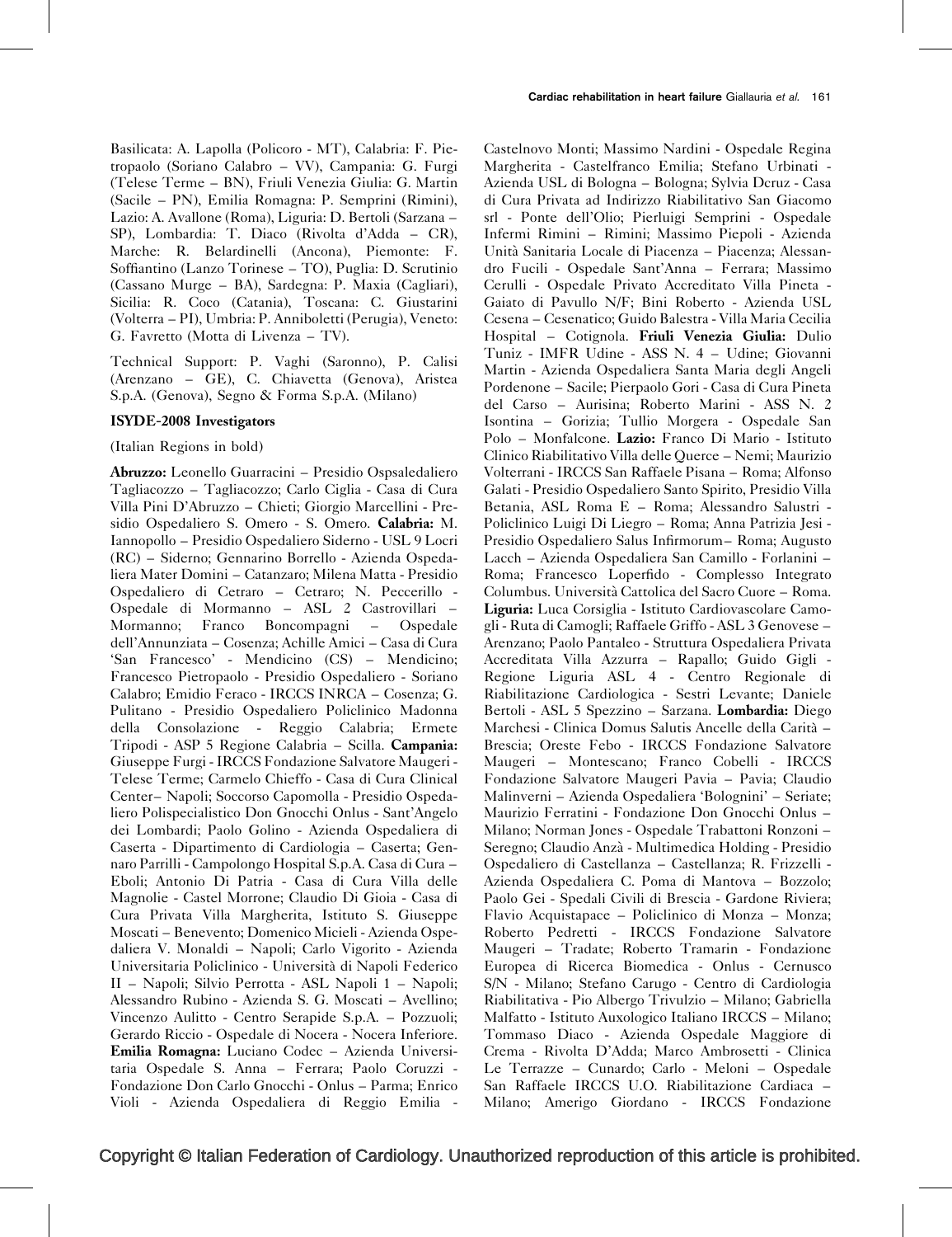Salvatore Maugeri – Lumezzane; Alberto Schizzarotto - Azienda Ospedaliera S. Antonio Abate di Gallarate - Somma Lombardo; Renzo Zanettini - Azienda Ospedaliera Istituti Clinici di Perfezionamento – Milano; Roberto Bosco - Ospedale Romano di Lombardia - Romano di Lombardia; Giuseppe Occhi - Azienda Ospedaliera della Valtellina e Valchiavenna – Sondalo; Stefano Aglieri - Istituto Clinico Humanitas – Rozzano; Giuseppe Caprioli - Humanitas - Cliniche Gavazzeni S.p.A. – Bergamo; Nicola Cuocina - Azienda Ospedaliera Ospedali Riuniti di Bergamo – Bergamo; Luciano Lazzaroni, Aurelio Lorenzi - Centro di Cardiologia Riabilitativa di Cesano Boscone - Casa di Cura Ambrosiana - Cesano Boscone; Cinzia Savonelli - Cof Lanzo Hospital S.p.A. Clinica Ortopedica e Fisiatrica. - Lanzo D'Intelvi; Marco Veniani - Azienda G. Salvini Garbagnate Milanese – Rho; Giovanni Corda - Azienda Ospedaliera ed Universitaria: Ospedale di Circolo ed Universita` dell'Insubria - Varese - Cuasso al Monte; Claudia Meinecke - Azienda Istituti Ospitalieri di Cremona – Cremona; Giuseppe Castiglioni - ASL Prov. Milano - Presidio Ospedaliero Cassano D'Adda - Cassano D'Adda; Ravizza Pierfranco - Azienda Ospedaliera Ospedale di Lecco – Merate; Paolo Giani - Fondazione Europea di Ricerca Biomedica Onlus – Trescore Balneario; Fabio Robustelli della Cuna-Ospedale di Morbegno - ASL Provincia di Sondrio – Morbegno; Giuseppe Gullace - Azienda Provinciale Ospedale di Lecco – Lecco; Federico Passoni – Azienda Ospedaliera di Legnano – Cuggiono; Maria Vittoria Barelli - Centro Fisioterapico Riabilitativo Club Francesco Conti – Milano; Italo Richichi – Ospedale San Matteo U.O. di Riabilitazione – Belgioioso; Angelo Rossi - Casa di Cura Villa Esperia – Salice Terme; Alessandro Politi - Ospedale Generale di Zona – Gravedona. Marche: Romualdo Belardinelli - Azienda Ospedaliero - Universitaria Umberto I – Ancona; Casa di Cura Villa Serena – Jesi; Mauro Persico - ASUR Marche Zona Territoriale 12, San Benedetto del Tronto - Area Vasta N. 5 - San Benedetto del Tronto. Piemonte e Valle d'Aosta: Pantaleo Giannuzzi - IRCCS Fondazione Salvatore Maugeri, Clinica del Lavoro e della Riabilitazione – Veruno; Gianmauro Mazzucco - Casa di Cura Villa Serena - Centro Medico di Riabilitazione Cardiologica e Pneumologica – Piossasco; Enzo Bosimini - Casa di Cura Major - Sede Distaccata IRCCS Fondazione Maugeri Veruno – Torino; Giuseppe Riva - Casa di Cura Riabilitativa Stella del Mattino – Boves; Francesco Soffiantino - Presidio Ospedaliero di Lanzo - Lanzo Torinese; Nicola Massobrio - Ospedale Evangelico Valdese di Torino – Torino; Luca Gondoni - Unita` Operativa ad indirizzo Cardiologico - IRCCS Istituto Auxologico Italiano - Piancavallo di Oggebbio; Franco Aina - Azienda Ospedaliero-Universitaria Ospedale Maggiore della Carita` di Novara – Novara; Biagio Ingignoli - Ospedale Ss Trinita` – Fossano; Maria Vincenza Cal - Ospedale di Acqui Terme - Acqui Terme; Aillon Costante - Azienda USL Valle D'Aosta - Ospedale Regionale 'Umberto Parini' - Aosta. Puglie: Domenico Scrutinio - IRCCS

Fondazione Salvatore Maugeri - Cassano Murge; Massimo Villella - IRCCS Casa Sollievo della Sofferenza - San Giovanni Rotondo; Concetta La Rosa - Casa di Cura Villa Verde snc – Taranto. Sardegna: Luigi Sannia - ASL Sassari – Sassari. Sicilia: Paolo Barbanto - Presidio Ospedaliero M. Ascoli - S. Tommaselli, Azienda Ospedaliera –Catania; Antonio Castello - Ospedale Buccheri La Ferla Fatebenefratelli – Palermo; Rosario Coco - Azienda Ospedaliera Cannizzaro - Dipartimento Cardiovascolare – Catania; Renato Rametta - Azienda Ospedaliera 'San Giovanni di Dio' – Agrigento; Daniele Albanese - Unita` di Valutazione Funzionale e Riabilitazione del Cardiopatico, Ospedale Civico A.R.N.A.S. – Palermo; Antonio Circo - Casa di Cura Carmide Villa l'Ulivo – Catania; Rosaria Raciti - Centro Cuore Morgagni – Pedara; Luigi Scarnato - Casa di Cura Regina Pacis - San Cataldo; Flavia Dispensa - Fondazione Istituto San Raffaele Giglio - Cefalù; Leondardo La Spina -Centro Ionico di Cardiologia – Riposto; Alfio Stuto - Star For Life c/o Poliambulatorio di Cardiologia Dr Armaro Biagio s.a.s. – Siracusa; Calogero Vasco - Azienda Ospedaliera Umberto I – Enna; Salvatore Gibiino - Diagnostica Cardiovascolare del Dr S. Gibiino & C. snc. – Catania; Michele Gabriele - Ospedale di Mazara Del Vallo - Mazara Del Vallo; Claudio Dispensieri – Azienda Ospedaliera Piemonte – Messina; Vittorio Carini - Casa di Cura Riabilitativa 'Villa Sofia' – Acireale. Toscana: Michele Provvidenza - ASL 12 Versilia - Presidio Ospedaliero di Viareggio - Lido di Camaiore; Alessandro Scalzini - ASL 6 Livorno - Presidio Ospedaliero di Cecina – Cecina; Carlo Giustarini - Auxilium Vitae Volterra S.p.A. – Volterra; Claudio Macchi - Fondazione Don Gnocchi Onlus, IRCCS – Impruneta; Francesco Fattirolli - Azienda Ospedaliero Universitaria Careggi – Firenze; Mauro Vannucci - IFCA Villa Ulivella e Glicini – Firenze; Luciana Iacopetti - ASL 3 Pistoia - Presidio Ospedaliero Pescia – Pescia; Mario Cordoni - ASL 6 Livorno - Presidio Ospedaliero di Piombino – Piombino. Trentino e Alto Adige: Ferrario Gabriele - Casa di Cura Eremo – Arco; Renato Santoni - Ospedale Classificato San Pancrazio – Arco; Walter Pitscheider - Centro di Riabilitazione del Cardiopatico - Salus Center – Bolzano; Roberto Bettini - Ospedale di Trento – Mezzolombardo; Daniela Girardini - S. Maria del Carmine - Rovereto - Centro di Riabilitazione Cardiologica Ospedale di Ala – Ala. **Umbria:** Sara Mandorla - ASL 1 - Gualdo Tadino – Gualdo Tadino; Fabrizio Anniboletti – ASL 2 Servizio di Cardiologia Ex Ospedale Grocco Perugia – Perugia; Federico Patriarchi - UO Cardiologia Ospedale di Foligno - Nocera Umbra. Veneto:Giuseppe Favretto - Ospedale Riabilitativo di Alta Specializzazione S.p.A. - Motta di Livenza; Pier Luigi Baroni - Casa di Cura Villa Garda – Garda; Fede Bordin - ASL N. 4 - Presidio Ospedaliero di Thiene – Thiene; Pietro Biondi - ULSS 8 – Montebelluna; Fabio Bellotto - Istituto Riabilitativo - Cortina D'Ampezzo; Albino Zanocco - Azienda Ospedaliera – Mirano; Andrea Ponchia - ULSS 16 – Padova; Enzo Mantovani - Azienda